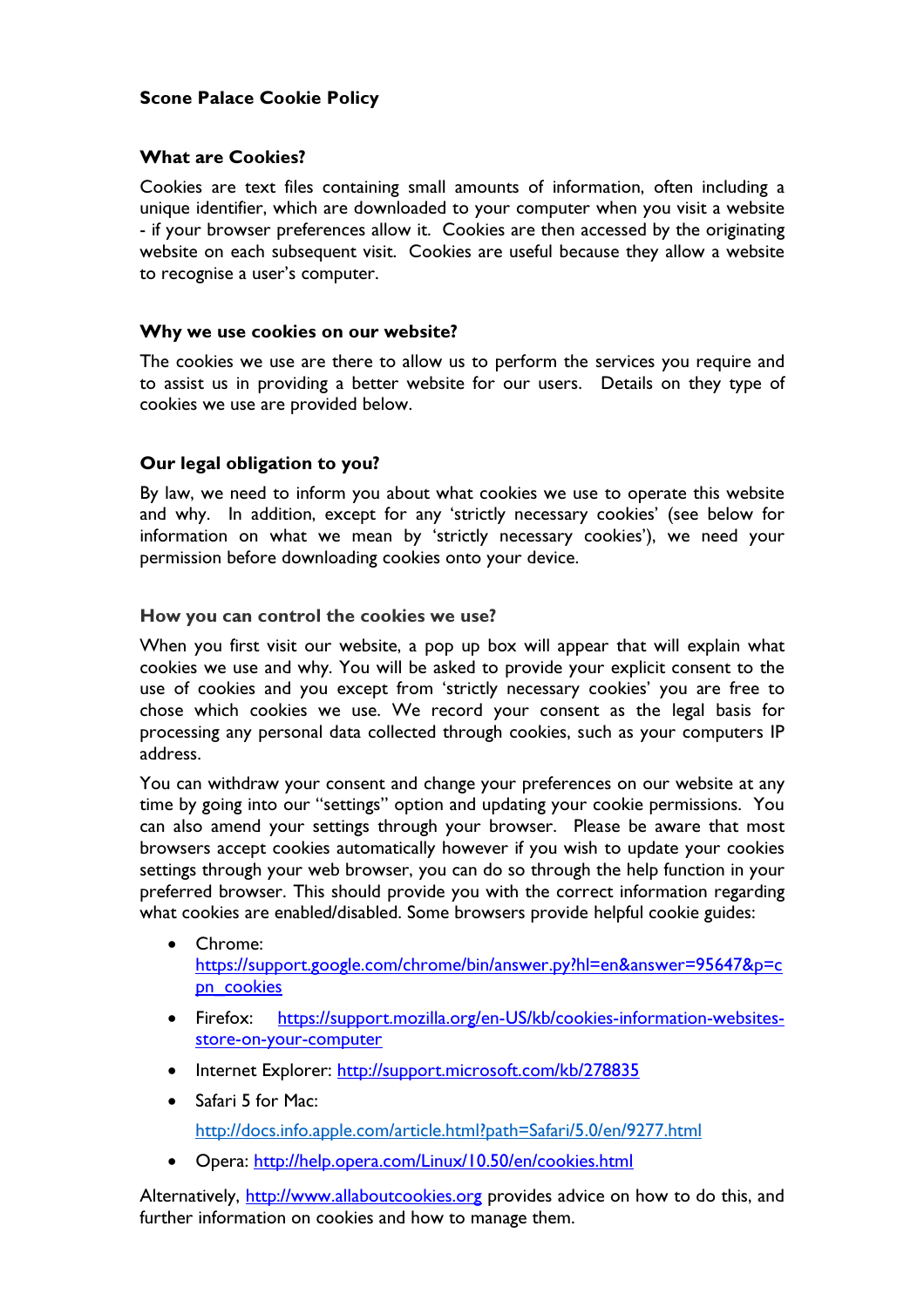Please note that if you block the use of essential cookies then there may be certain circumstances where this will affect the functionality of our website and could potentially impact your experience.

## What cookies do we use?

The cookies on this website have additionally been categorised based on the categories found in the International Chamber of Commerce (ICC) UK Cookie Guide:

| <b>Category</b>                   | <b>Description</b>                                                                                                                                                                                                                                                                                                                                                                                                                                                                                                                                      |
|-----------------------------------|---------------------------------------------------------------------------------------------------------------------------------------------------------------------------------------------------------------------------------------------------------------------------------------------------------------------------------------------------------------------------------------------------------------------------------------------------------------------------------------------------------------------------------------------------------|
| Strictly necessary<br>cookies     | These cookies are essential for the operation of our website.<br>They include, for example, cookies that enable a user to log into<br>secure areas of our website, use a shopping cart or make use of e-<br>billing services.                                                                                                                                                                                                                                                                                                                           |
| Analytical/Performance<br>cookies | These cookies allow us to recognise and count the number of<br>visitors and collect information about how visitors use our<br>website, for instance which pages visitors go to most often, and if<br>they get error messages from web pages. These cookies don't<br>collect information that identify a visitor. All information these<br>cookies collect is aggregated and therefore anonymous. These<br>cookies help us to improve the way our website works, for<br>example, by ensuring that users are finding what they are looking<br>for easily. |
| <b>Functionality cookies</b>      | These cookies allow the website to recognise you when you<br>return to our website and provide enhanced, more personal<br>features.                                                                                                                                                                                                                                                                                                                                                                                                                     |
| Targeting/advertising<br>cookies  | These cookies record your visit to our website, the pages you<br>have visited and links you have followed. We will use this<br>information to make our website and the advertising displayed on<br>it more relevant to your interests.                                                                                                                                                                                                                                                                                                                  |

You can find more information about the individual cookies we use and the purposes for which we use them in the table below:

| <b>Cookie Name</b> | Cookie                                                                                                                                                                                                            | <b>Cookie</b>         | Cookie                                                    |
|--------------------|-------------------------------------------------------------------------------------------------------------------------------------------------------------------------------------------------------------------|-----------------------|-----------------------------------------------------------|
|                    | <b>Description</b>                                                                                                                                                                                                | <b>Classification</b> | <b>Behaviour</b>                                          |
| $has$ $js$         | When a browser<br>renders a page<br>generated by<br>Drupal 7, a piece of<br>JavaScript is<br>executed which<br>adds a cookie<br>$(has_js=1)$ . This<br>allows Drupal to<br>generate different<br>markup depending |                       | Session cookie -<br>Expires when the<br>browser is closed |

### Cookies used on our website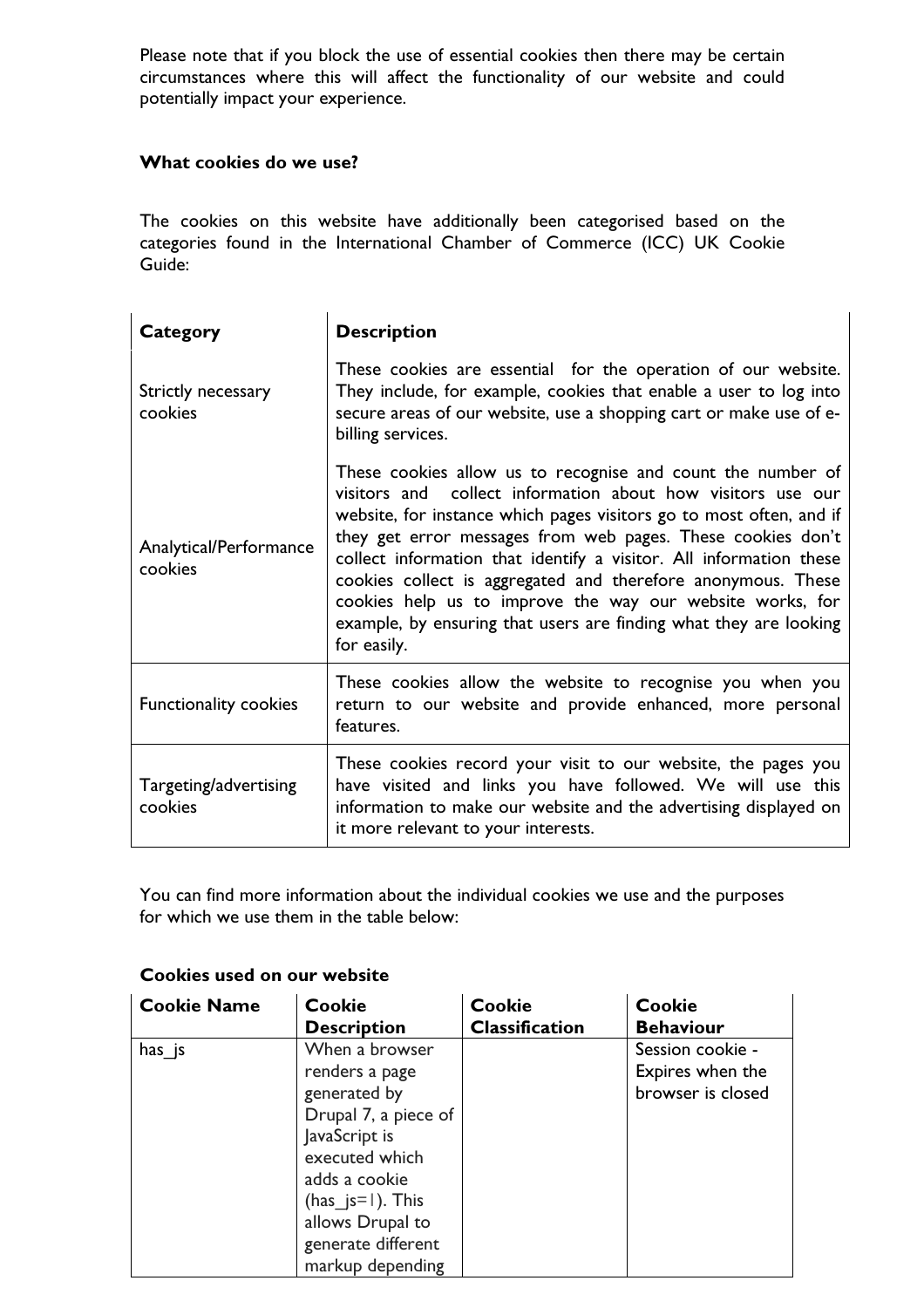|     | on whether the<br>user agent is<br>capable of<br>executing<br>JavaScript or not.<br>In Drupal 7 there<br>are some bits of<br>code relying on<br>the has_js cookie<br>(e.g., the Batch<br>API) and therefore<br>removing it<br>unconditionally<br>without providing<br>fallback measures<br>will break that<br>functionality.                                                                                                                                                         |                                  |
|-----|--------------------------------------------------------------------------------------------------------------------------------------------------------------------------------------------------------------------------------------------------------------------------------------------------------------------------------------------------------------------------------------------------------------------------------------------------------------------------------------|----------------------------------|
| _ga | By default,<br>analytics.js uses a<br>single, first-party<br>cookie<br>named ga to store<br>the Client ID, but<br>the cookie's name,<br>domain, and<br>expiration time can<br>all be customized.<br>Other cookies<br>created by<br>analytics.js<br>include gid, AMP<br>TOKEN and gac<br><property-id>.<br/>These cookies<br/>store other<br/>randomly<br/>generated ids and<br/>campaign<br/>information about<br/>the user.<br/>Using cookies<br/>allows analytics.js</property-id> | Default value of<br>expiry 2 yrs |
|     | to identify unique<br>users across<br>browsing sessions,<br>but it cannot<br>identify unique<br>users across<br>different browsers<br>or devices. If your<br>site has its own<br>authentication<br>system, you can<br>use the User ID<br>feature, in addition                                                                                                                                                                                                                        |                                  |